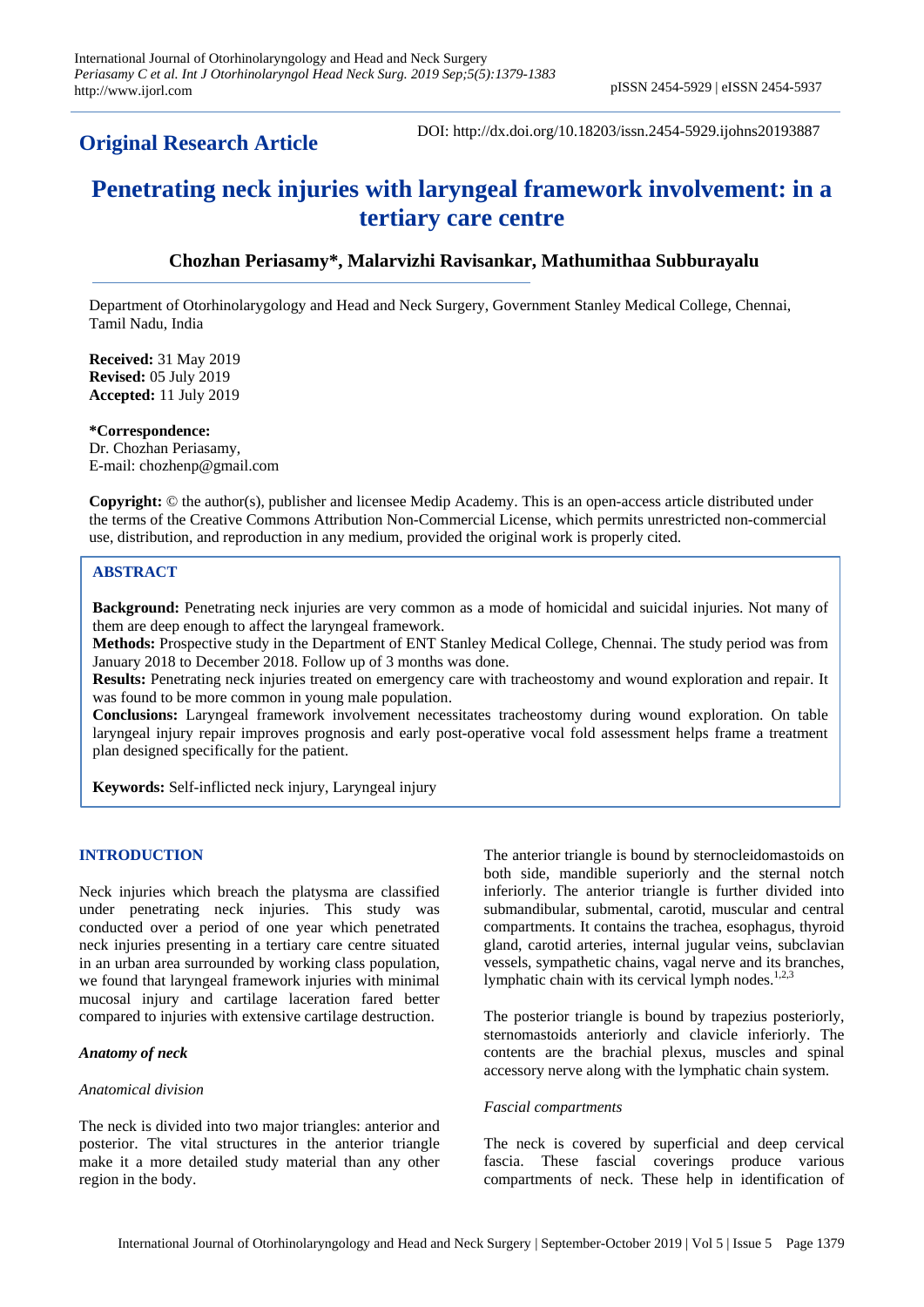structures and aid in dissection. They also help in limiting spread of infection and metastasis from one compartment to another. $4,5$ 

Superficial fascia is a single layer of fibro-fatty that covers the subcutaneous tissue and platysma. Deep cervical fascia with its three layers:

- Superficial (investing) layer covering whole of neck and splits to surround two muscles the trapezius and sternomastoids on both sides and two glands the submandibular and parotid salivary glands.
- Visceral (pretracheal) layer surrounds the middle compartment of neck and covers the trachea and the thyroid gland.
- Internal (prevertebral) layer surrounds the deep muscles of neck.

#### *Injuries to neck*

Injuries to neck can be blunt or penetrating based on integrity of platysma and self-inflicted, accidental or homicidal based on mode of injury. In general stab wounds and blunt trauma wounds are more localized injuries than bomb injuries and gunshot wounds.

Roon and Christensen's classification of zones of neck aids in assessment of severity of neck injury. All three zones contain vital structures of vascular and aero digestive tract.<sup>5</sup>

- Zone 1: Sternal notch/clavicle to cricoid cartilage.
- Zone 2: Cricoid cartilage to angle of mandible.
- Zone 3: Angle of mandible to base of skull.

Laryngeal framework along with vasculature around it is the most commonly involved in any type of neck injury in the anterior compartment. Trone et al classified laryngotracheal injury as below.<sup>1,5</sup>

#### **Table 1: Trone et al classification for laryngotracheal injury.**

| Group | <b>Injury</b>                                                                                                 |
|-------|---------------------------------------------------------------------------------------------------------------|
|       | Minor endolaryngeal hematoma without<br>detectable fracture.                                                  |
| 2     | Oedema hematoma, minor mucosal<br>disruption without exposed cartilage,<br>undisplaced fractures noted on CT. |
|       | Massive oedema, mucosal tears, exposed<br>cartilage, cord immobility.                                         |
|       | As group 3, with more than two fracture<br>lines or massive trauma to laryngeal mucosa.                       |
|       | Complete laryngotracheal separation.                                                                          |

#### **METHODS**

*Study design:* A prospective study.

*Study place*: The study was conducted at Department of ENT, Stanley Medical College, Chennai.

*Study period*: The study was conducted from January 2018 to December 2018.

*Sample size:* Consisted of 7 patients. Follow up was done for 3 months.

#### *Inclusion criteria*

Patients of age group 18 to 95 years with penetrating neck injury and laryngeal framework involvement were included in the study.

#### *Exclusion criteria*

Patients of age <18 years and >95 years and polytrauma with head injury were excluded from the study.

Tracheostomy and wound exploration. The selected cases that were studied where those that presented to the ER of our tertiary care hospital with airway compromise because of laryngeal framework injury. Subjects with Polytrauma such as those with orofacial injuries and lung injuries were not included due to their grave prognosis compared to laryngotracheal zone 2 injuries.

#### *Steps*

Patients with suspicion of laryngotracheal injury are evaluated with history and examination. The examination of wound included that of laryngeal and tracheal injuries; which when are open wounds by water leak test (a few drops of distilled water are poured over wound. During respiration air bubbles are seen due to leak/injury in airway) and when are closed wounds-by subcutaneous emphysema. Associated vascular injuries (hematoma/ tenderness over neck in closed injuries and active bleeding in penetrating injuries) and voice assessment done. Voice assessment is done in patient with good GCS. It supports the relation of vocal folds to injury as in (a) Visualization of vocal folds mobility and immobility through the open neck injury and by (b) augments air leak test for effort induced air leak. The associated injuries to mandible and oral cavity may increase the airway compromise imaging studies are routinely not done. Most cases taken up with clinical examination warranting need for emergency neck exploration and airway securing. In suspected cases as in closed injury and minor doubtful airway injuries emergency computer tomogram of neck is taken to assess air compartments in tissues places and their relation to the laryngotracheal framework. Major detailing can be done on integrity of laryngotracheal framework. The following are the steps followed for management. Tracheostomy is done under local anaesthesia preferably in neck neutral position with supports of hemostat clamps and bipolar cautery. Precautions such as never to insert the endotracheal tube or tracheostomy tube through the portal of site of injury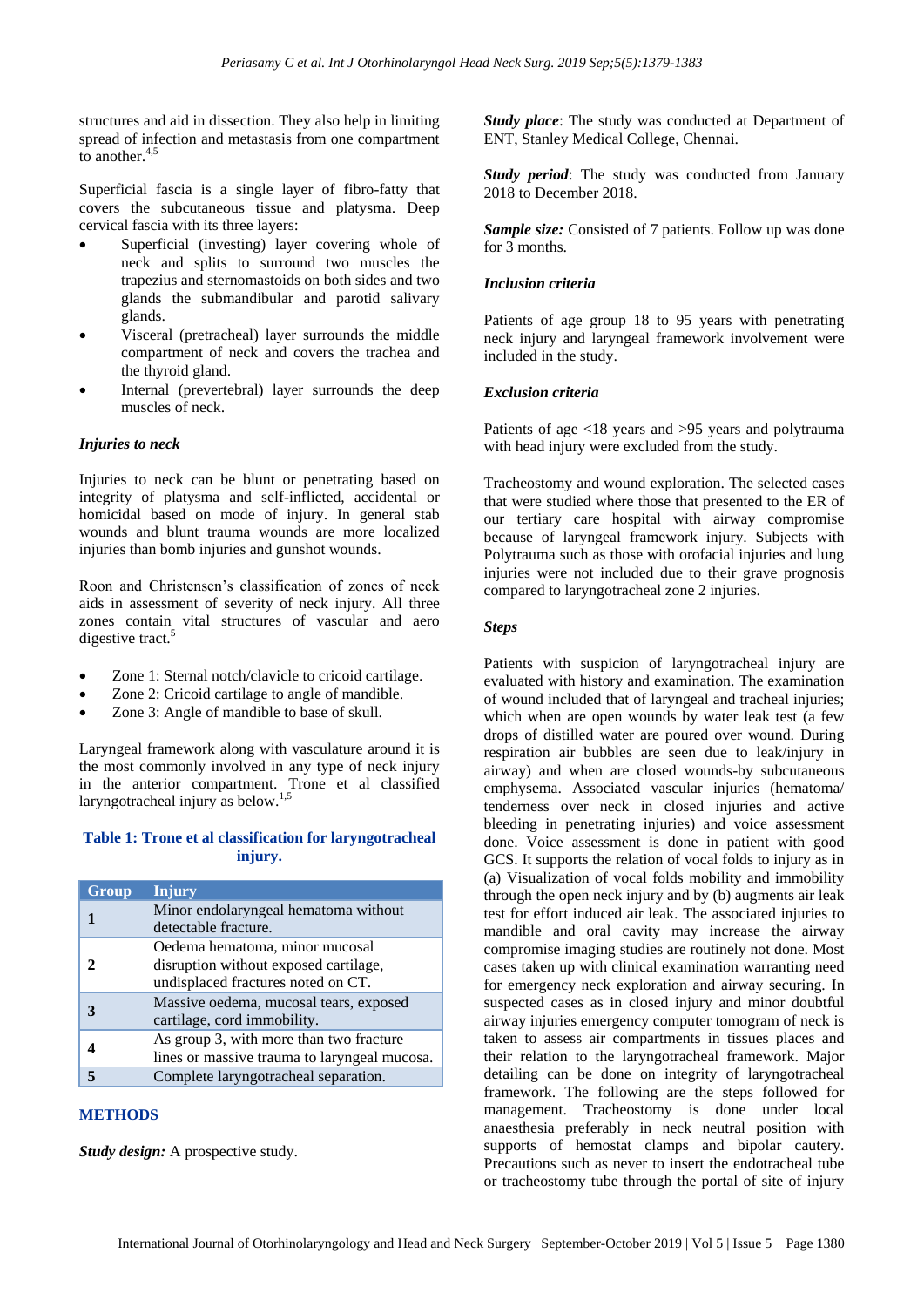should be taken as it may aggravate the injury. The site of tracheostoma is in the anterior triangle below the injured site; most commonly over  $2<sup>nd</sup>$  to  $4<sup>th</sup>$  tracheal ring. Vertical midline incision is made between cricoid cartilage and sternal notch. Fascia along with subcutaneous tissue retracted laterally. Thyroid gland identified. Care not to injure the gland as it may increase the blood loss of the field. Thyroid is retracted as whole superiorly with a single hook retractor. The trachea identified and pretracheal fascia incised and retracted. Tracheal window created at level of  $3<sup>rd</sup>$  tracheal ring. Bjork flap may be created instead of a window to prevent future risk of stenosis. Tracheostomy tube of appropriate size inserted and secured with sutures to skin and cuffed inflated with air of adequate volume. Further procedures can be continued with general anaesthesia given through the tracheostomy tube.

Neck exploration steps are as follows. Post tracheostomy the wound is washed with saline and checked for vessel, esophageal and laryngeal framework injuries.

Vessel injures to attain hemostasis; all vessel injuries are ligated with double ligation and cautery. Care taken near the trachea-esophageal groove as recurrent laryngeal nerve may get injured. Esophageal injuries are predominantly mucosal tears of pharynx, as the esophagus is behind the trachea and larynx which bear the brunt of major force. Mucosal tears are closed with vicryl 2-o or 3-o continuous sutures. Laryngeal framework injuries- the perichondrium of larynx is most commonly injured- it is repaired with 3-o vicryl sutures. When the cartilage framework is injured they are approximated with perichondrium with smoothening of frayed edges with vicryl sutures. The knots are placed external to framework. Never facing the interior as it may aggravate the granulation tissue during healing. Tracheal separation and tears are approximated with vicryl sutures with knots facing externally. Care not to injure the nerves running parallel to it. Internal fixation of fractures of laryngeal framework is thus managed.

Nasogastric tube is inserted and position confirmed. Neck wound is closed in layers after establishing the hemostasis. Drain is kept-either a corrugated drain or vacuum drain -never along the suture lines but away and below. General anesthesia is reversed and observed in post-operative care ward for vitals. If and when needed mandibular and palatal injuries are addressed at the earliest; to avoid blood loss and early recovery. Post operatively patients were monitored for wound healing and drains removed when less than 30 ml and sutures removed on day 7. Serial monitoring of vocal fold mobility is done to assess recovery. Tracheostomy decannulated unless complications ensue; (a) Aspiration wherein the tracheostomy tube is maintained in cuffed state; (b) vocal fold immobility in adducted position for airway; (c) delayed wound healing/poor GCS need mechanical ventilation.

Post-operative assessment is done in weeks 2, 3and 4. Thereafter monthly, patients are discharged when decannulated. When complications are managed and patient develops self-care discharged with tracheostomy tube.



#### **Figure 1: Intraoperative picture (Grade 3 zone 2 injury after tracheostomy and closure of mucosal and perichondrial injury).**

#### *Statistical analysis*

The collected data were analysed with IBM.SPSS statistics software 23.0 Version. To describe about the data descriptive statistics frequency analysis, percentage analysis were used. For categorical variables and the mean, S.D. was used for continuous variables.

#### **RESULTS**

Incidence of neck injuries that were penetrating in nature was less than 1% in the emergency rooms of our centre over one year. Majority involved vasculature injury with only 7 cases over the last one year requiring laryngeal framework repair. The common mode of injury in our referral centre was self-inflicted closely followed by homicidal assault. Gunshot wounds and blunt injuries were rare and nil in our study period. Of the 33 cases that presented for penetrating injury needing tracheostomy only 7 had laryngeal framework intervention in terms of perichondrial/laryngeal cartilage repair or tracheal reanastomosis. Remaining 26 needed only tracheostomy and vessel repair. The statistics are discussed only of the 7 were laryngeal framework needed repair.

The distribution over gender was 14% in female and 86% in males. The spectrum extremes had male gender predominance.

The age groups affected was according to decade and sex distribution over the cases. 57 % cases were in the 3<sup>rd</sup> decade, of which only 25% was a female. Remaining 43 % distributed as 14 % in each of the  $4<sup>th</sup>$ ,  $7<sup>th</sup>$  and  $9<sup>th</sup>$  decade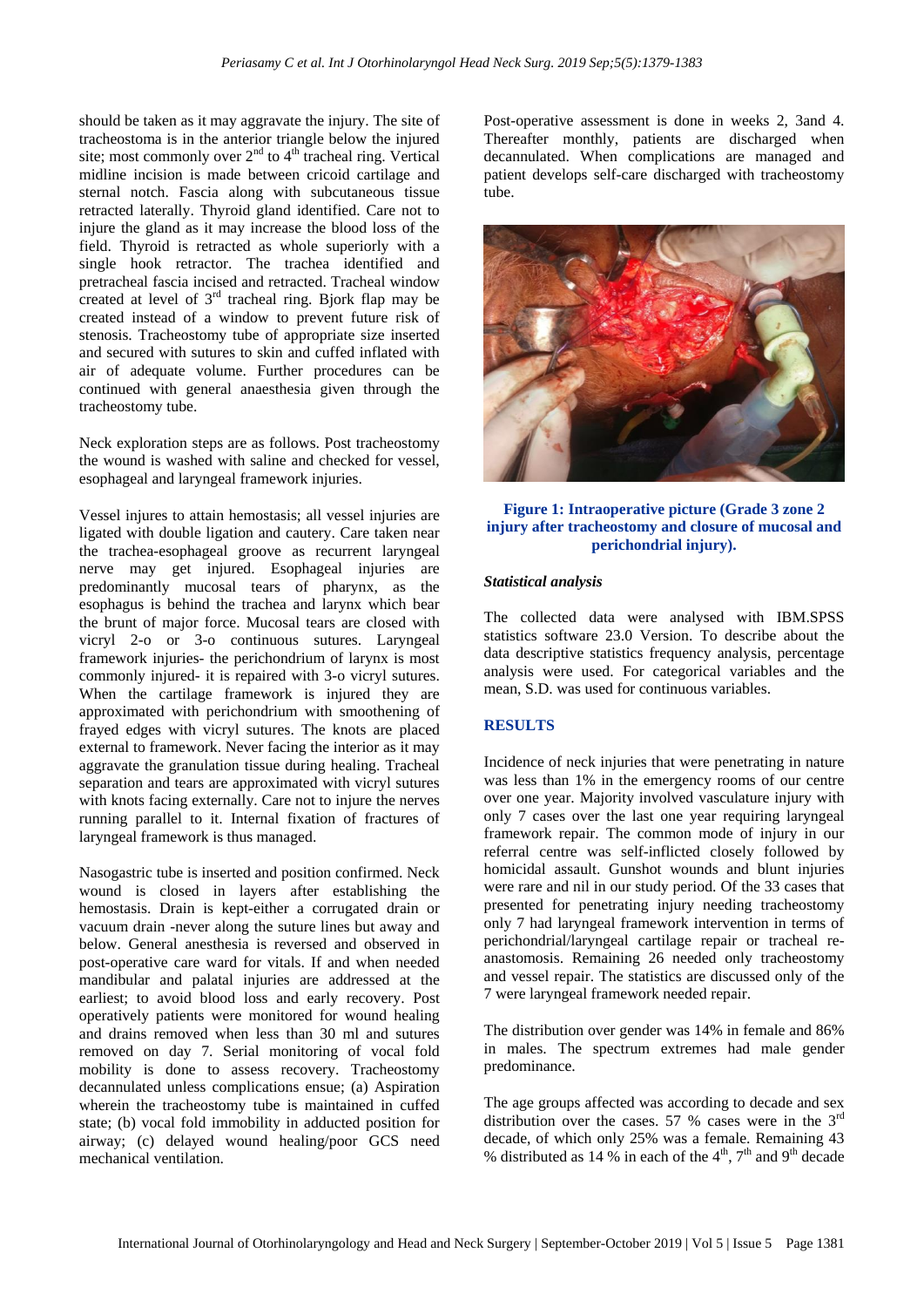of life. The wide range of age from 20 years to 90 years was the presentation.



**Figure 2: Sex distribution.**



**Figure 3: Age group and sex distribution.**



**Figure 4: Mode of injury.**



**Figure 5: Grade of injury.**

The mode of injury was self-inflicted in 57% followed by 43% due to assault. The grade of injury presented with was 71.4 % grade 2 and 14.2 % grade 5 and remaining 14.4 % grade 3.

The zone involved was zone 2 in all the cases needing laryngeal framework surgery. Overlap with other zones was not seen during the study period of one year.



**Figure 6: Zone involved.**

The complications were pharyngeal anaesthesia in 28.5 % due to the grade 3 and grade 5 injuries in 2 cases, out of 7. Vocal fold paralysis in 14.2%, which was expected in the grade 5 injuries. Delayed wound healing contributed to the remaining 14.2% which was a grade 3 injury in poorly nourished  $7<sup>th</sup>$  decade aged patient.





#### **DISCUSSION**

Ahmed et al reported an incidence of 172 neck injuries over 1 year, of which only 18 were penetrating.<sup>6</sup> All cases were evaluated clinically and when warranted radiologically as well. Emergency neck exploration was the protocol dictated intervention. They also gave a result that self-inflicted injuries were less likely to be associated with vascular injuries. The incidence in our study was low compared to their study.

Ibraheem et al study used clinical examination in guiding the need for surgical exploration. And thus only few cases were subjected to computer tomography angiogram.<sup>7</sup> This helped in avoiding unnecessary imaging